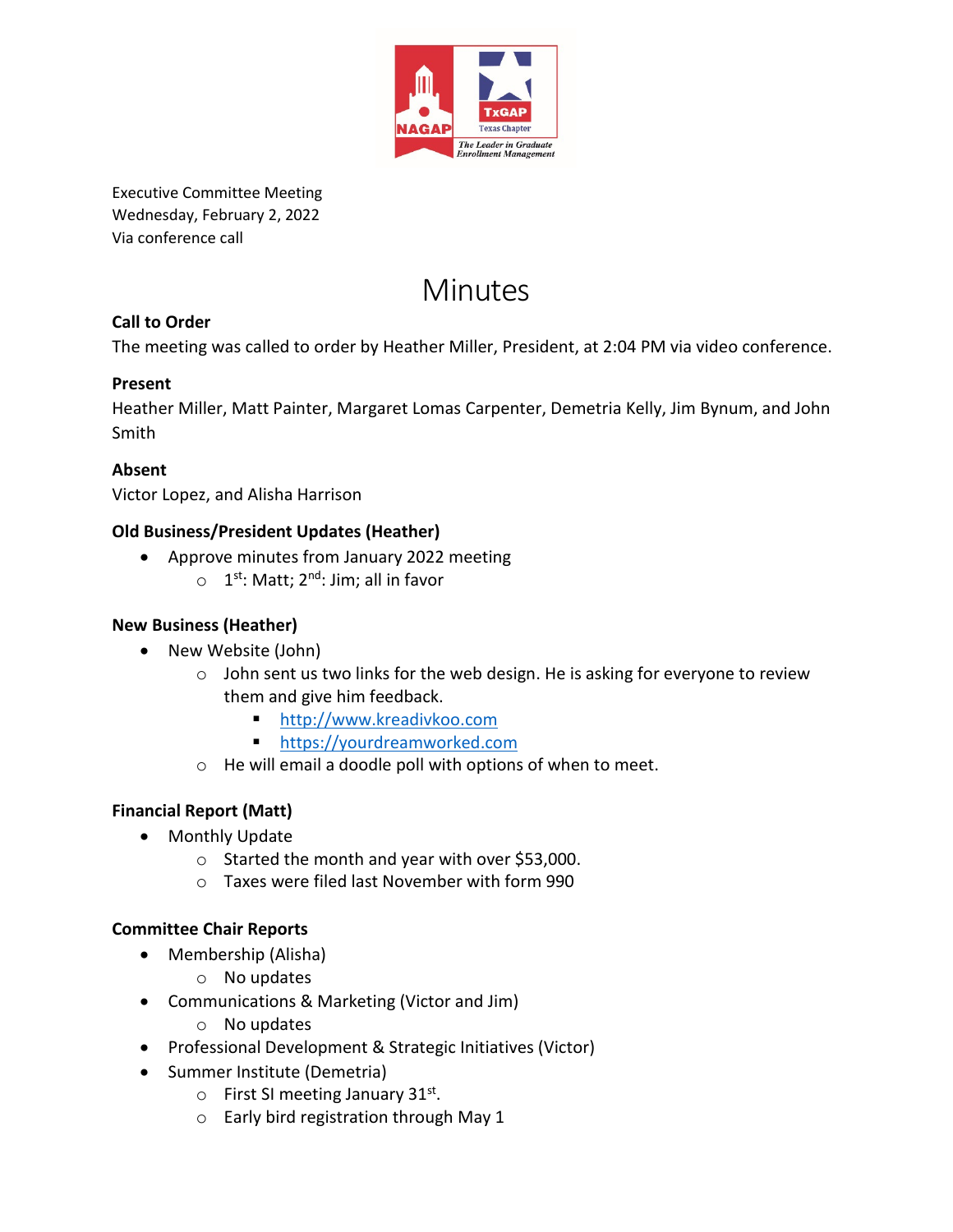- o Sent out letter to Dr. Karen Butler-Purry to invite her as a guest speaker, but she has not responded yet.
- o Next meeting February 28, 2022
- o An email will be sent with information on what was discussed in the first meeting.

#### **Discussion Items**

- Flowers
	- $\circ$  The board would like to send flowers to Alisha's husband's funeral. John emailed the Board the details about visitation and funeral arrangements.
- Zoom Meeting
	- o Margaret will reach out to NAGAP to have them schedule monthly zoom meetings since this month's meeting link did not work.

#### **Motion for Adjournment**

A motion for adjournment was entered at 2:24 PM  $(1<sup>st</sup>: Heather; 2<sup>nd</sup>: Demetria; all in favor)$